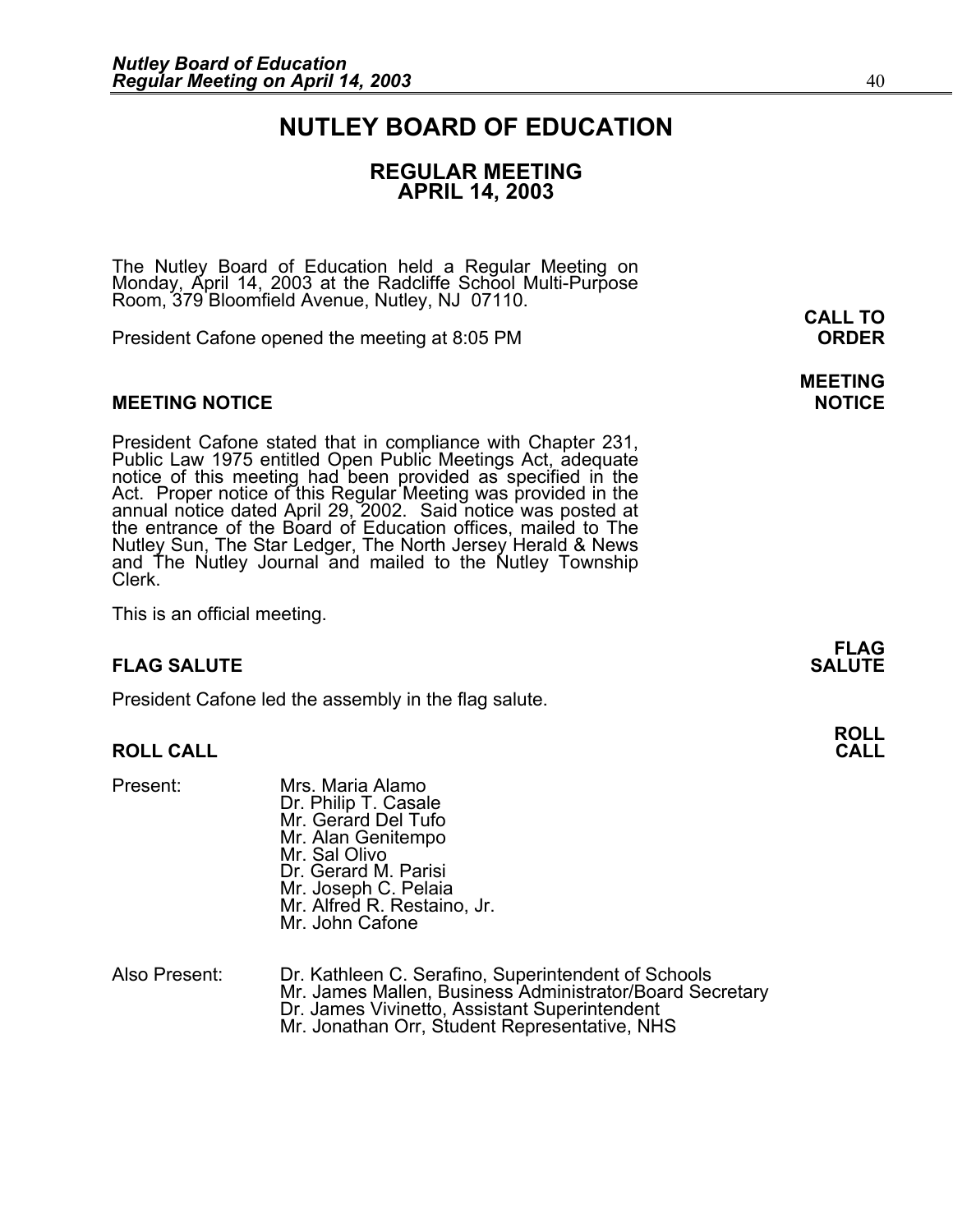### **APPROVAL OF MINUTES APPROVE**

BE IT RESOLVED that the Board of Education approves the minutes of the Regular and Closed Executive Session meetings of March 24, 2003 and the Special meeting of March 27, 2003. 

Trustee Restaino moved, Trustee Genitempo seconded and the Board approved by roll call vote the motion to approve the meeting minutes.

#### **CORRESPONDENCE CORRESPONDENCE**

Mr. Mallen presented and read the following correspondence:

A thank-you note from Superintendent Serafino for the Board's expression of sympathy on the passing of her father.

#### **SUPERINTENDENT'S REPORT SUPT'S REPORT A**

Dr. Serafino presented the Superintendent's Report dated April 14, 2003, Schedule A, which is appended to the minutes of this meeting.

Superintendent Serafino apprised the Board of the number of unused snow days remaining in this year's calendar. She recommended, and the trustees agreed, that the Board extends the Memorial Day weekend by closing all schools on Tuesday, May 27, 2003.

#### **BOARD SECRETARY'S REPORT**

Board Secretary Mallen presented the Board Secretary's Report dated April 14, 2003 as listed on the agenda. He also responded to the following questions that were asked by a member of the public and Trustee Restaino at the March 24, 2003 Board meeting:

- 1. Payment to Luxury Floors on Bill List The Franklin School Teachers' Lounge had a musty carpet that had an offensive odor and did not respond to a cleaning treatment. It was replaced with vinyl tile and Luxury<br>Floors had the lowest quote.
- 2. Payment to the New Superintendent's Academy Four staff members attended a seminar on the application requirements for the No Child Left Behind Grant sponsored by the New Superintendent's Academy.
- 3. If the district received money when the scrap hauler took away items of no value from the auto shop The district received no compensation for the scrap that was hauled away.

**BOARD SECRETARY'S**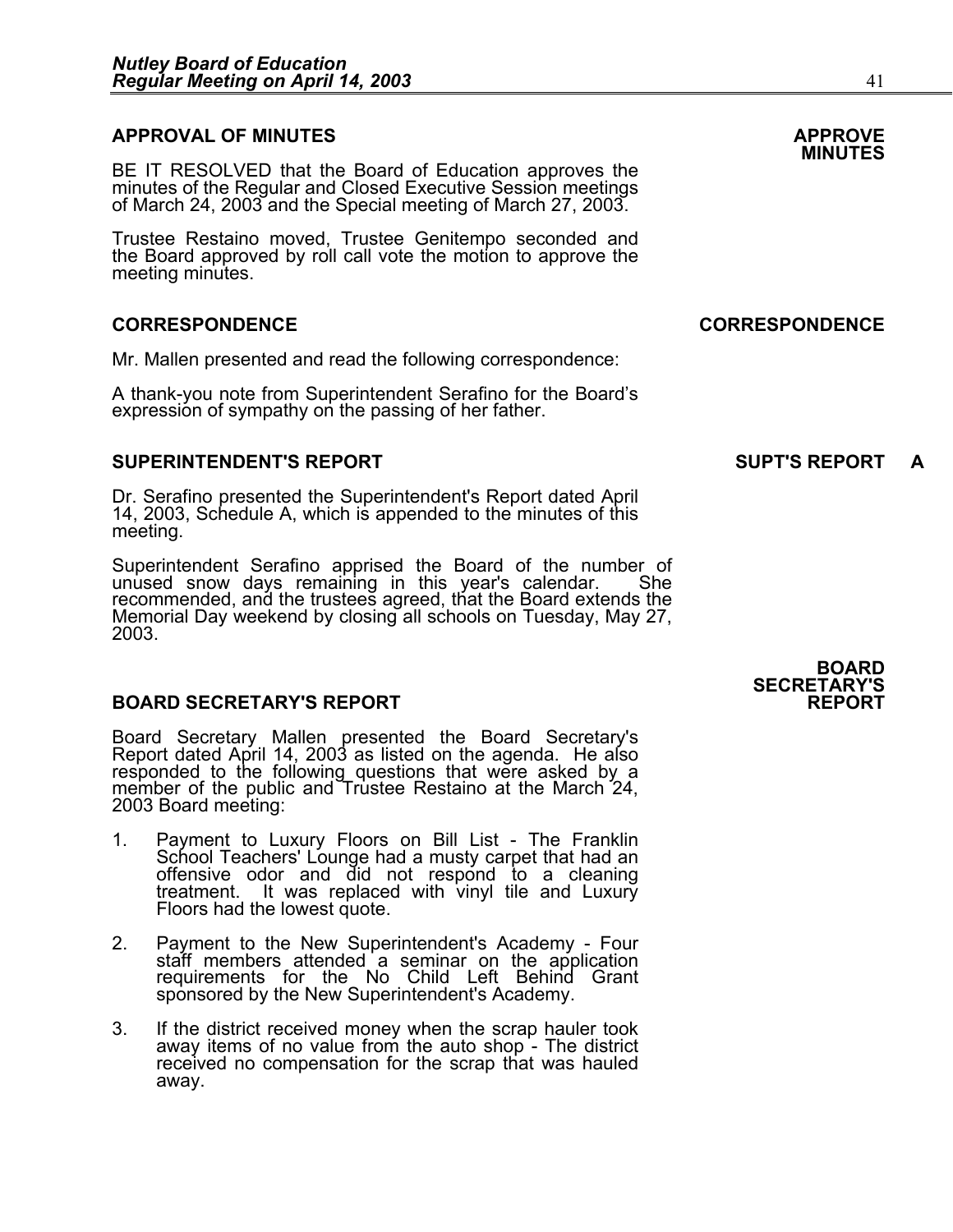#### **HEARING OF CITIZENS (Resolutions Only) THEARING OF STATE AND REARING OF STATE AND REARING OF**

None

#### **SUPERINTENDENT'S RESOLUTIONS SUPT'S**

Trustee Alamo moved and Trustee Casale seconded a motion that the Board approve the Superintendent's Resolutions numbers 1 through 10 as listed below.

Trustee Genitempo moved and Trustee Casale seconded a motion to table resolution #3 - Agreement with the Cafeteria Employees - 2002-2005. Upon a roll call vote the motion was unanimously approved to table this resolution.

The resolutions were approved by roll call vote as follows: Ayes 8, Noes 0 with Trustee Olivo abstaining on Resolution 5 – Extra Compensation.

#### 1. **APPOINTMENTS - Teacher Substitutes**

BE IT RESOLVED that the Board of Education approves the appointments of the teacher substitutes listed on the attached Schedule B dated April 14, 2003 for the 2002-03 school year

#### **2. APPOINTMENT- Substitutes**

BE IT RESOLVED that the Board of Education approves the following people as substitutes for the 2002-03 school year:

#### **Secretary**

Iris Shapiro

#### **Substitute Bus Driver**

Maria Spina

## 3. **AGREEMENT WITH THE CAFETERIA EMPLOYEES - CAFETERIA 2002 - 2005 TABLED**

BE IT RESOLVED that the Board of Education approves the Agreement Between Nutley Board of Education and the Cafeteria Employees July 1, 2002 through June 30, 2005 encompassing the terms and conditions of employment and<br>salary guides for cafeteria workers.

#### 4. **LEAVE OF ABSENCE - Teachers LEAVE**

BE IT RESOLVED that the Board of Education approves an extension of a childrearing leave of absence for Mrs. Mary Jo

## **CITIZENS**

## **RESOLUTIONS**

**APPOINT SUBS** 

## **APPOINT**

**AGREEMENT** 

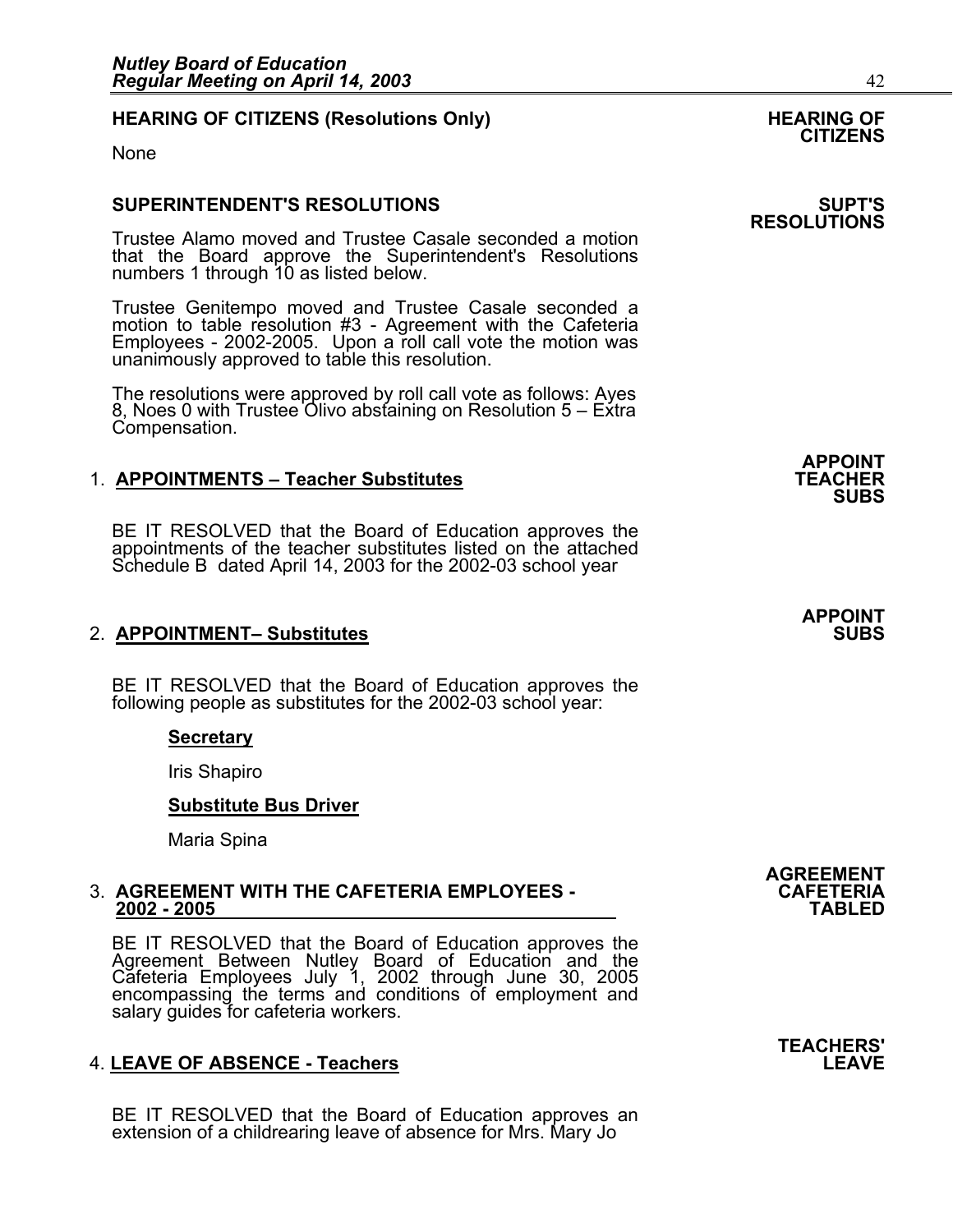Chagnon-Harkins and Mrs. Linda Batson for the 2003-04 school year with the provision that they notify the Superintendent of Schools of further teaching intentions no later than April 1, 2004.

### **5. EXTRA COMPENSATION**

BE IT RESOLVED that the Board of Education approves the following personnel be paid extra compensation in the amounts indicated for services rendered:

#### **FAMILY MATH/SCIENCE CLASSES February 26 through April 1, 2003**

| Karen Beckmeyer            | \$540.48 |
|----------------------------|----------|
| <b>Dolores Contreras</b>   | 540.48   |
| Jainine Gambaro            | 540.48   |
| Laura Giangeruso           | 540.48   |
| Joyce Healy                | 540.48   |
| Márcy McKenzie             | 405.36   |
| Ellen Napoli               | 540.48   |
| Rebecca Olivo              | 540.48   |
| Lorraine Rubinstein        | 540.48   |
| <b>Phillip Siculietano</b> | 270.24   |
|                            |          |

### **FINE/INDUSTRIAL ARTS DEPARTMENT – CURRICULUM DEVELOPMENT MEETINGS January 14, March 11 and April 8, 2003**

| George Ackerman    | \$290.40 |
|--------------------|----------|
| Carl Ohlson        | 138.56   |
| <b>Andrew Retz</b> | 207.84   |
| Sharon Romaglia    | 207.84   |
| Louis SanGiovanni  | 138.56   |

#### **HEALTH DYNAMICS CLASSES – Month of March, 2003**

| Rose Cioffi | \$250.00 |
|-------------|----------|
|-------------|----------|

#### **PAYMENT FOR SAT REVIEW CLASSES March 4, 11, 13, 18, 20, 25 and 27, 2003**

| Jenifer Hecht  | \$727.44 |
|----------------|----------|
| Leann Martin   | 727 44   |
| Denis Williams | 207.84   |

#### **CENTRAL DETENTION COVERAGE – February, 2003**

### High School

| Robin DeLorenzo    | \$75.08 |
|--------------------|---------|
| <b>Frank Ellis</b> | 93.85   |
| Susan Gesumaria    | 93.85   |

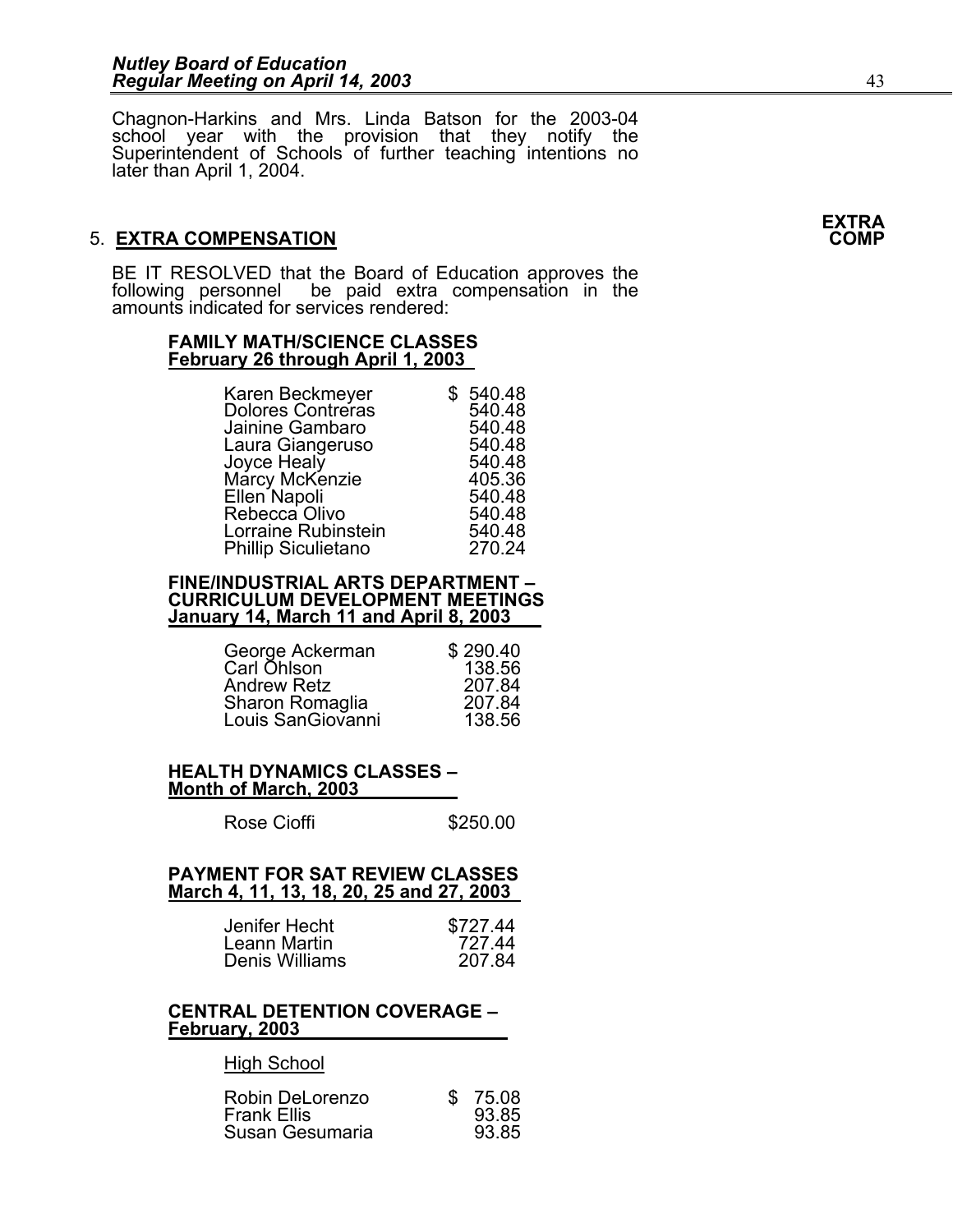٦

| AnneMarie Kowalski | 112.62 |
|--------------------|--------|
| Lisa Vallo         | 18.77  |
|                    |        |

#### Franklin School

| Joseph Cappello         | 112.62 |
|-------------------------|--------|
| Louis Manganiello       | 150.16 |
| <b>Michael Stoffers</b> | 37.54  |
| LuAnn Zullo             | 37.54  |

#### **SATURDAY MORNING SUSPENSIONS – January, 2003**

#### High School

| Anne Marie Kowalski     | \$392.25 |
|-------------------------|----------|
| <b>Marcellino Marra</b> | 156.90   |
| Lisa Vallo              | 235.35   |
| Joseph Cappello         | 78.45    |

### **6. APPROVAL OF STIPEND - CUSTODIAN**

BE IT RESOLVED that the Board of Education approves the black seal stipend of \$500, pro-rated, and the fireman stipend of \$550, prorated, for Robert De Cilla effective May 1, 2003 in accordance with the 2002-03 Buildings a Employees Salary Guide.

### 7. **LONGEVITY PAY PAY**

BE IT RESOLVED that the Board of Education approves the payment of the following longevity payments:

Richard Feacher \$300 (prorated) Eff. 5/1/03 (17 yrs.) Katherine Franks \$860 (prorated) Eff. 5/1/03 (25 yrs.)

### 8. **PETITION TO STATE FOR FULL PAYMENT OF STATE AID**

WHEREAS, the State of New Jersey Budget for the fiscal year 2002-03 contains language that enable the Governor of New Jersey to withhold or defer the final aid payment to New Jersey public school districts for the 2002-03 fiscal year; and

WHEREAS, the State of New Jersey Budget for fiscal year 2003-04 contains language that will enable the Governor of New Jersey to withhold or defer the final aid payment to New Jersey public school districts for the 2003-04 fiscal year; and

WHEREAS, the Nutley Board of Education will experience financial difficulties as a direct result of the Governor's decision to withhold or defer such aid payments;

**LONGEVITY** 

**APPROVE** 

## **PETITION**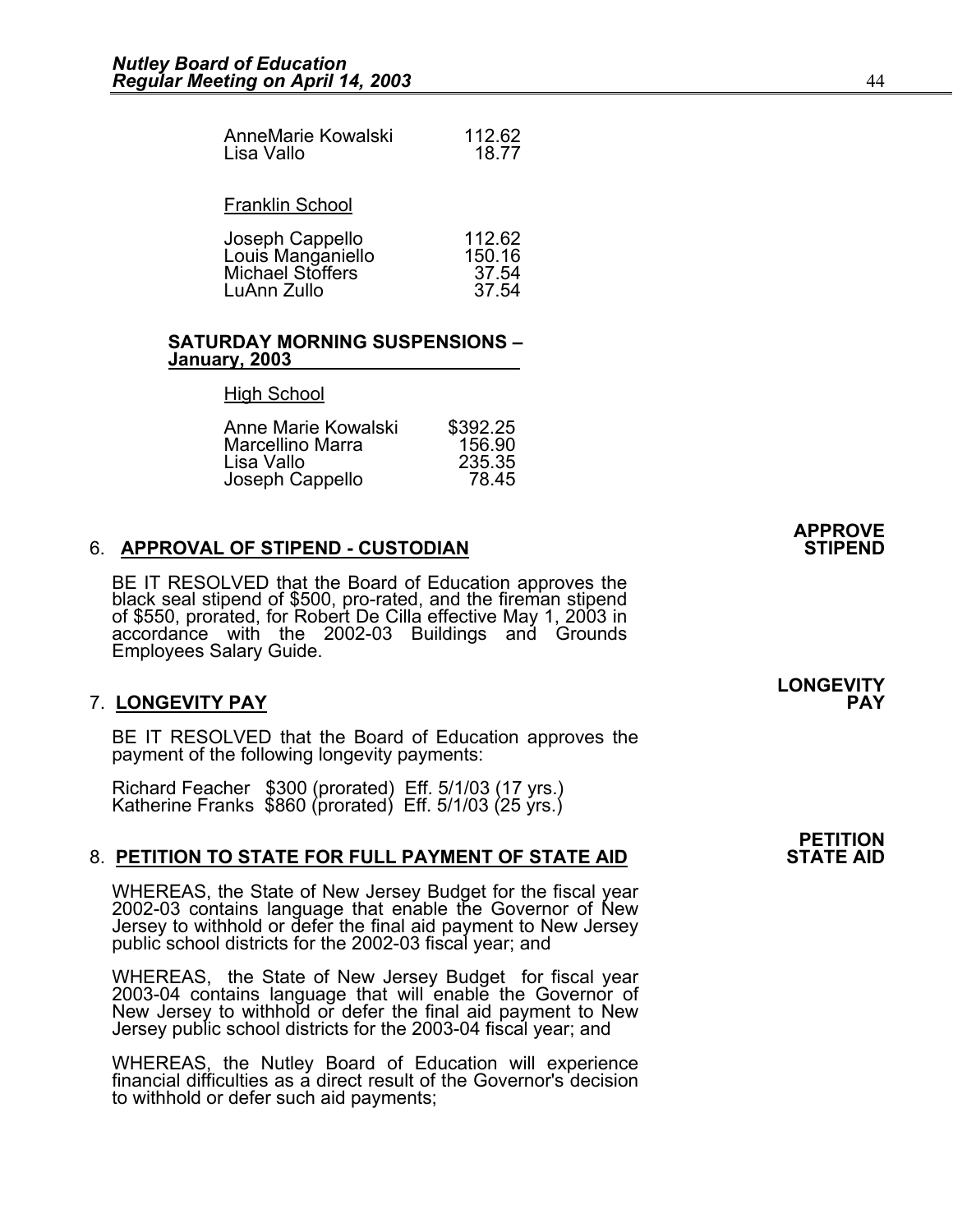NOW THEREFORE, be it resolved that the Nutley Board of Education hereby petitions the Legislature of New Jersey to require that all state aid for the 2002-03 fiscal year be paid to the district before the end of that fiscal year; and

BE IT FURTHER RESOLVED that the Nutley Board of Education hereby petitions the New Jersey Legislature to require that all state aid for the 2003-04 fiscal year be paid to<br>the district before the end of that fiscal year; and

BE IT FURTHER RESOLVED that the Nutley Board of Education hereby petitions the New Jersey Legislature to eliminate from all future budgets of the State of New Jersey<br>language that would permit the state to withhold or defer any state aid from the New Jersey Public Schools.

#### **9. NON-RENEWAL OF TEACHING CONTRACTS TEACHING 2003/2004 SCHOOL YEAR**

NAME P/T Algieri, Kimberly p/t .6 Ambrose, Jennifer Capaccio, Dana Marie p/t .5 Cappello, Joseph Cerniglia, Kelli<br>Chmiel, Christina Citarella, Jennifer Clarke, Sarah Contreras, Dolores p/t .5 Cullari, Carla DeLorenzo, Lenore DiFabritis, Lucille Egan, Tracy Ellis, Frank Falco, Nancy Frannicola, Antoinette p/t .5 Fredericks, Sarah Giordano, Mary p/t 5 Groninger, Nicole Hecht, Jenifer Hill, Adrienne Holly, Sheryl Lynn Isgro, Robyn Ives, Sheryl Kearney, Michael Kindler, Scott<br>Klem, Rachel Klem, Rachel<br>Laskowicz, Sandy p/t .5 Licameli, Lesslie Luberto, Lisa p/t .65 Lynch, Cynthia p/t .5 Manfria, Donald Manganiello, Louis Marchese, Debra Marra, Marcellino Masino, Gina Marie McDonnell, Linda p/t 8

**NON-RENEWAL**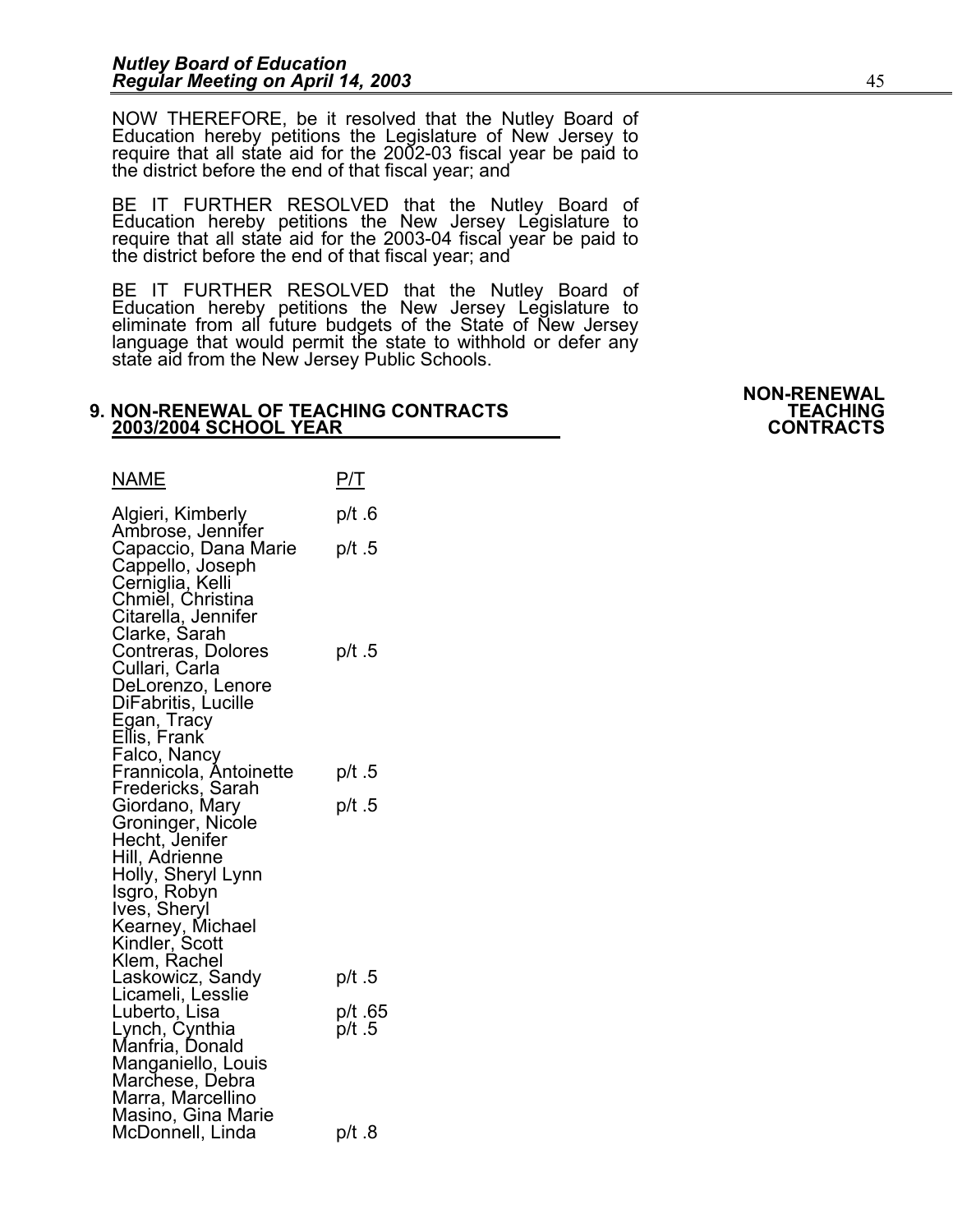| McQuade, Michael<br>Mitschow, Lawrence | p/t .5 |
|----------------------------------------|--------|
| Mosior, Lynn                           |        |
| Norcia, Nicholas                       |        |
| Osieja, Christina                      |        |
| Palestina, Lisa                        |        |
| Pontrella, Mary                        | p/t .5 |
| Puzio, Eric                            |        |
| Puzio, Kristen                         | p/t .5 |
| Raiser, Bethany Anne                   |        |
| Raymonde, Baron                        |        |
| Rizzi, Michele                         |        |
| Rossillo, Cheryl                       |        |
| Rubinstein, Lorraine                   | p/t .5 |
| Santos, Jennifer Lynn                  |        |
| Schiavone, MaryLou                     |        |
| Sorensen, David                        |        |

### **10. NON-RENEWAL OF INSTRUCTIONAL AIDES 2003/2004 SCHOOL YEAR AIDES**

Battaglia, Kristen Callaghan, Maureen Carbone, Janet Ciccolella, Nicoletta Cristiano, Kathleen Imperiale, Lynn Luzzi, Donna Meola, Nadine Paolino, Audrey Polito, Barbara Ponzoni, Janet Pucci, Annette Rosamilia, Melissa Sarno, Barbara Tesei, Lesley Weiss, Yvonne Witczak, Joanne Yanuzzelli, Gloria Stoffers, Elizabeth Thunell, Nancy Tibaldo, Joanne Torjussen, Kristine Yacullo, Alison Zoltowski, Veronica

**NON-RENEWAL**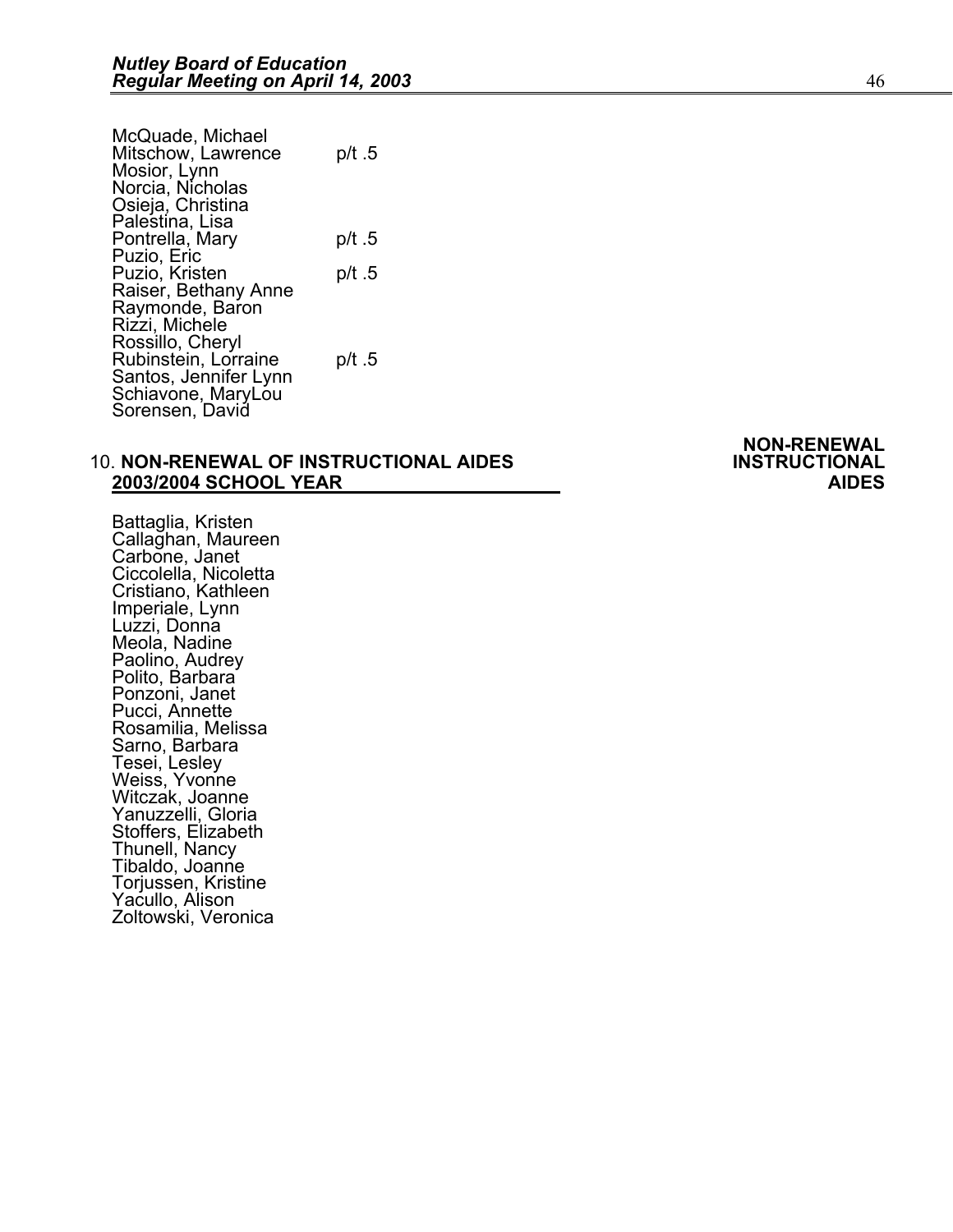### **BOARD SECRETARY'S RESOLUTIONS** SECRETARY'S

Trustee Restaino moved and Trustee Alamo seconded a motion that the Board approves the Board Secretary's resolutions numbers 1 through 7 as listed below. Upon being put to a roll call vote the resolutions were unanimously approved.

### 1. **SECRETARY & TREASURER'S REPORT**

BE IT RESOLVED that the Board of Education acknowledges and accepts the reports of the Board Secretary (Appendix A) and Treasurer of School Monies (Appendix B) for the period ending March 31, 2003.

### 2. **CERTIFICATION OF MAJOR ACCOUNT FUND STATUS**

BE IT RESOLVED that pursuant to NJAC 6:20-2.13 (e), the Nutley Board of Education certifies that as of March 31, 2003, after review of the Secretary's monthly financial report (Appropriations section) and upon consultation with the

appropriate district officials, to the best of its knowledge no major account or fund has been over-expended in violation of NJAC 6:20-2.13(b) and that sufficient funds are available to meet the district's financial obligations for the remainder of the fiscal year. (Major accounts are General Fund and Debt Service.)

### 3. **BILLS AND MANDATORY PAYMENTS MANDATORY C PAYMENTS**

BE IT RESOLVED that the Board of Education approves the payment of bills and mandatory payments dated April 14, 2003 in the total amount of \$2,370,298.66 (Appendix C).

## 4. **REQUESTS FOR USE OF SCHOOL BUILDINGS AND USE OF BUILDINGS D GROUNDS AND GROUNDS**

BE IT RESOLVED that the Board of Education approves the requests for the use of school buildings and grounds (Appendix D), that conform to the rules and regulations set by the Board of Education.

5. **TRANSFER SCHEDULE**<br>BE IT RESOLVED that the Board of Education approves, in **SCHEDULE** compliance with N.J.A.C. 9:20-2, the transfers in the  $2002-03$ 

### **BOARD RESOLUTIONS**

## **SECY. & TREAS. A**

### **CERTIFICATION<br>MAJOR ACCOUNT FUND STATUS**

# **BILLS &**

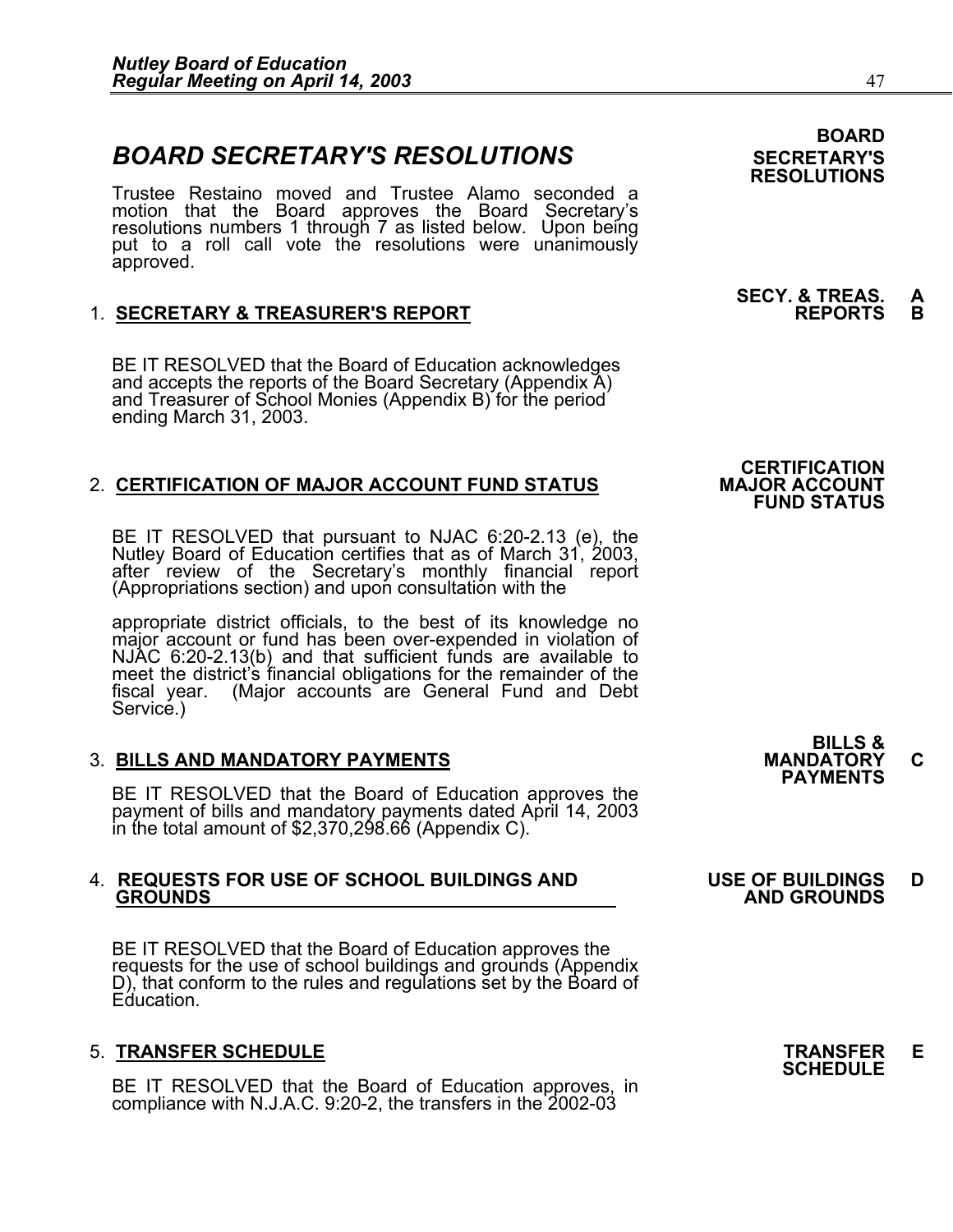budget per Transfer Schedule #9 dated April 14, 2003 in the<br>amount of \$88,975 as appended (Appendix E).<br>**ACCEPT** 

#### 6. **ACCEPTANCE OF NOTICE OF ADDITIONAL FUNDING FUNDING FOR CHAPTER 193 - FY 2002-03**

BE IT RESOLVED that the Board of Education accepts notice of additional funding for Chapter 193 in the amount of \$943 for the 2002-03 school year.

#### 7. **AUTHORIZATION TO ADVERTISE FOR BIDS, SOLICIT AUTHORIZATION QUOTATIONS OR PURCHASE BY STATE CONTRACT**

BE IT RESOLVED that the Secretary/Business Administrator<br>be authorized to advertise for bids, solicit quotations, purchase<br>by State Contract or recommend for contract renewal the following items/services:

Air Conditioners<br>Alarm System Service/Installation Industrial Arts Supplies & Athletic Supplies and Equipment Audio Visual Supplies & Equipment Audio Visual Supplies & Equip. Internet Serv<br>Auditorium Seating burger and Equip. Internet Service Provider Audio Visual Supplies & Equip. Internet Service Provider<br>Auditorium Seating Manitorial Supplies<br>Boiler Repair Manitorial Supplies Boiler Water Treatment Milk & Dairy Products<br>Bread and Rolls Musical Instruments &<br>Building Materials Musical Supplies Calculators Office Furniture & Equip.<br>
Carpeting Chalkboards/Bulletin Boards Office Paper<br>
Commercial Printing Periodical Subscriptions Computers & Accessories<br>
Computer Hardware Maintenance Pupil Trans. Vehicles Computer Hardware Maintenance Pupil Trans. Vehicles<br>
Computer Networking Replacement Doors &<br>
Custodial Uniforms Hardware<br>
Electrical Supplies Roofing Work<br>
Electrical Work School Furniture Electrical Supplies<br>
Electrical Work Blectrical Work School Furniture<br>
Floor Repair & Floor Tile Install. School Health Supplies Floor Repair & Floor Tile Install. School Health Supplies<br>Grounds Supplies & Equipment School Supplies Gym & Classroom Floor Restoration Science Supplies & Equip.

Periodical Subscriptions<br>Photocopiers Hand and Power Tools Sidewalk & Paving Work<br>Heating Plant Modifications Solid Waste Disposal<br>Stage Drapery<br>Ventilating Equipment

**COMMITTEE** 

### **COMMITTEE REPORTS REPORTS**

Trustee Casale <sup>-</sup> Academic Committee<br>Trustee Alamo - Policy Committee - Policy Committee

**NOTICE**